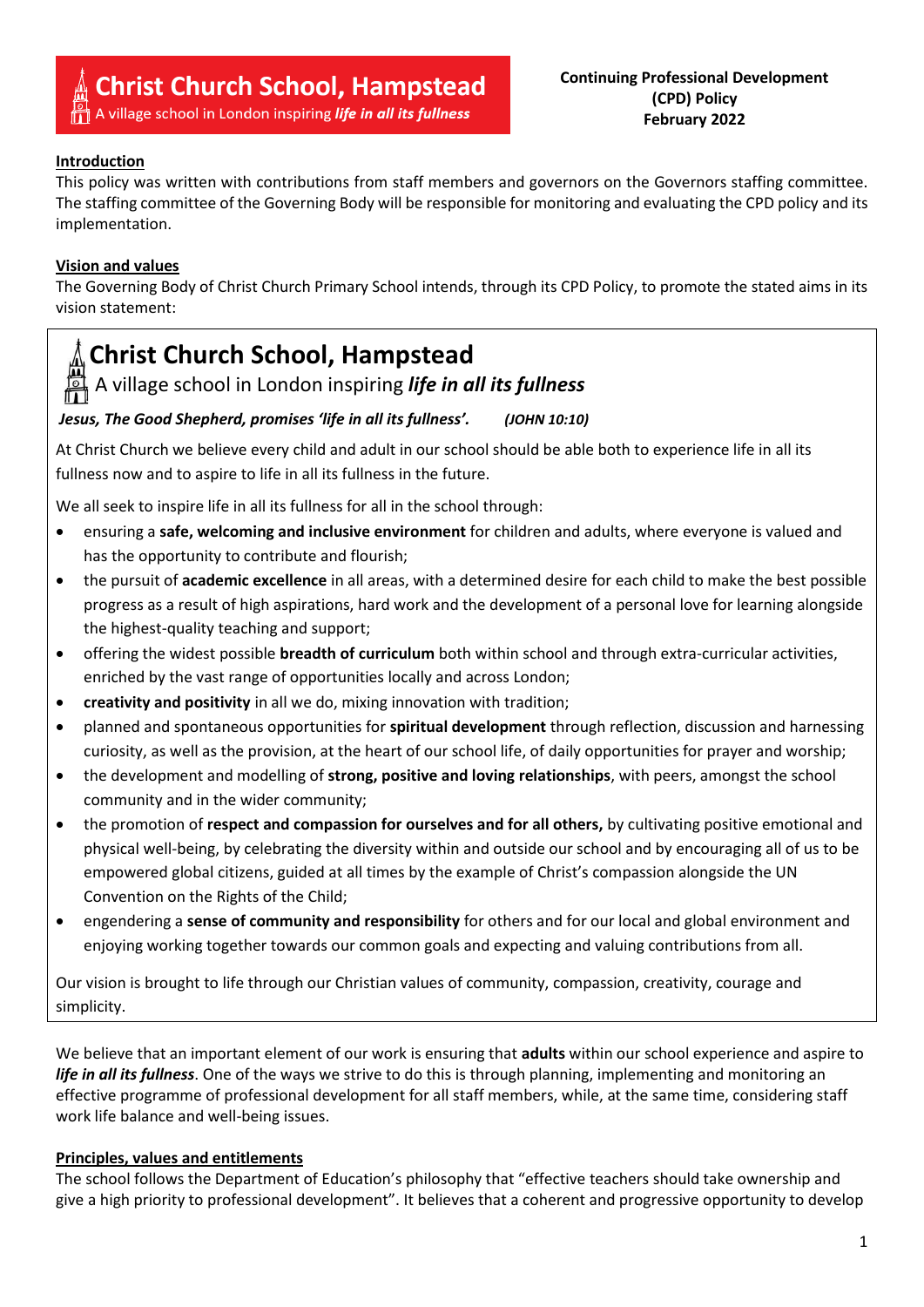professionally and personally both improves standards and raises morale and motivation through personal and professional fulfilment and assists recruitment and retention.

All staff (teaching and support staff) and governors will have an entitlement to access to high-quality induction and continuing professional development. All members of the school community will have opportunities through the school's appraisal systems to discuss their professional development needs.

The central emphasis will be on improving standards and quality of teaching and learning, leading to improved outcomes for pupils.

CPD planning will be closely linked and integrated with the school's improvement plan and based on a range of information:

- the needs of the school as identified through its self-evaluation and internal monitoring;
- issues identified through other external monitoring e.g. Ofsted;
- national and local priorities;
- appraisal;
- feedback from staff and others including governors, parents and pupils.

The school will endeavour to source the external provision of CPD according to the best value principles of comparison, challenge, consultation and competition. Quality assurance mechanisms will ensure that the school accesses provision of a consistently high standard. Where this provision falls short, the school will provide relevant feedback to providers.

The school will disseminate good and successful CPD practice which supports and improves teaching and learning.

The school has a dedicated budget to support the investment in high-quality CPD. This includes money being set aside to cover the:

- cost of bringing in agencies to provide CPD opportunities and INSET for staff in school;
- cost of sending staff as participants on CPD provided by outside agencies (in person/virtual);
- cost of releasing staff (including covering classes) to participate in CPD activities.

#### **Leadership and management of CPD**

The school has a named member of staff who is the CPD leader. The CPD leader, together with the Senior Leadership Team, shall be responsible for identifying the school's CPD needs and those of individual staff members.

CPD issues are addressed at the Governors' staffing committee meetings and relevant issues are included as part of the Head teacher's report to governors and in separate reports to Governors Staffing Committee.

#### **Supporting a range of CPD activities**

The school supports a wide range of CPD approaches to maximise the impact on teaching and learning within the school. CPD approaches will include:

• in-school training using the expertise available within the school e.g. team-teaching, peer observations, constructive learning walks and feedback, subject leaders leading staff meetings, TA training sessions, sharing existing expertise. This form of CPD focuses on teachers working together in a trusting, democratic environment to improve their own practice in order to have an impact on pupil progress

attendance at a course or conference

• school-based work through accessing an external consultant/adviser or relevant expert such as a local authority adviser, lead teacher, model or demonstration lessons

• school visit to observe or participate in good and successful practice e.g. visit to a school or subject area with similar circumstances

• opportunities to participate in accredited courses, e.g. NPQ courses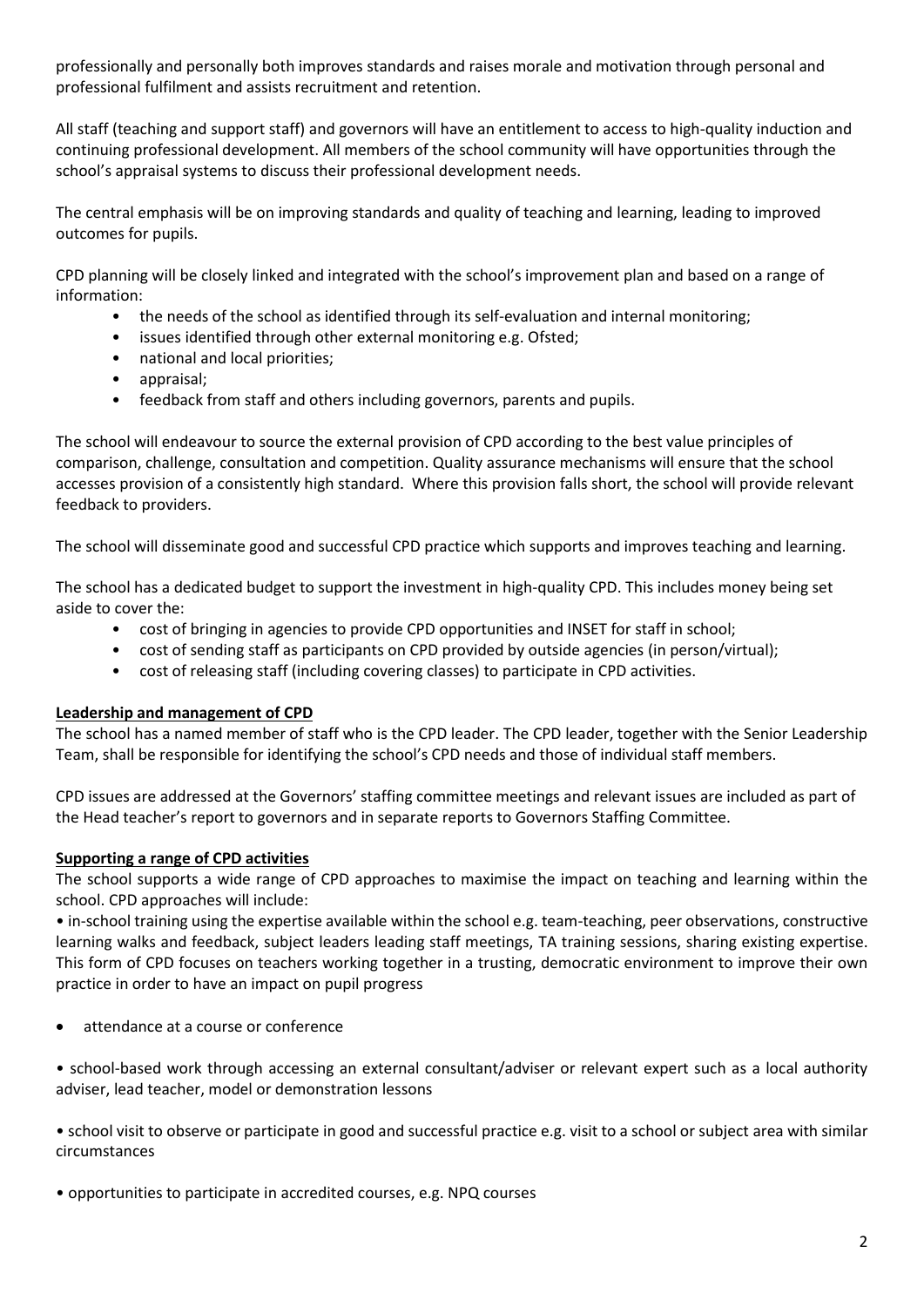#### **Recording and disseminating CPD**

Following significant pieces of professional development (usually from external providers), the staff member may be required to complete an evaluation form (see appendix 1 attached). The staff member and CPD leader will then discuss and agree the best way to disseminate and share any learning with colleagues (e.g. staff training, teaching assistant training), if relevant/appropriate.

The CPD leader will be responsible for ensuring whether any follow up is needed to the training.

Staff members may be required to share their new knowledge, skills or key points from their training with other members of staff. This may be as part of a staff meeting, TA meeting, INSET day or by sharing written information with other staff members.

The CPD leader will keep a record of the training undertaken by colleagues and the impact that this has had. This information will be shared with governors as part of their monitoring of our CPD provision.

#### **Review**

This policy will be reviewed at least every three years, by the CPD leader, the head teacher and the Governors staffing committee to ensure it is a reflection of current best practice.

> CPD leader February 2022